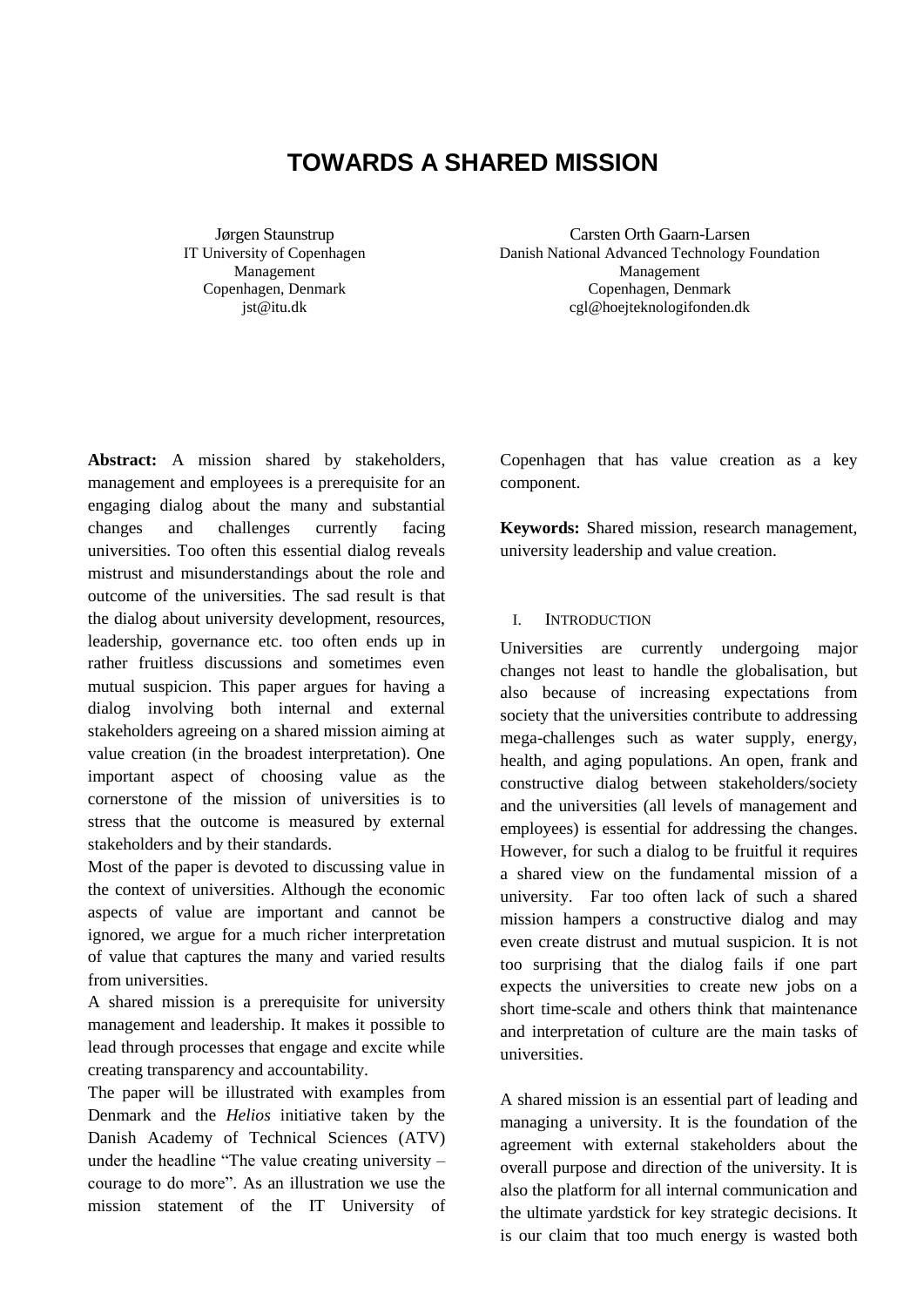internally and in discussions with external stakeholders when such a shared mission has not been established.

Many stakeholders turn to universities to seek for solutions, jobs, growth etc. It is, therefore, important that universities can respond to this. The reponses given in these years by universities, in terms of innovation especially will significantly shape the future. However, a wider, more complex/rich and shared role of universities' capacities to create value is a more viable and sustainable way to address the challenges faced by society than single targeted initiatiives to create jobs next year, or innovation next month.

The authors have over the past years participated in a Danish effort to make "value creation" a cornerstone of the mission of (Danish) universities. This effort is gaining momentum and supported both by the Danish Academy of the Technical Sciences ATV (ATV 2012), The Danish Council for Research Policy (DSR 2011) and has been discussed at a series of meetings and conferences.

Section II develops the idea of a shared mission based on value creation. However, this immediately poses the question of what is meant by value. This is addressed in section III. In section IV we discuss the importance of people in the value chains. Section V has some reflections on the time scale on which value surfaces. Finally, section VI discusses leadership and management practises supporting a shared mission focusing on value creation.

## II. A MISSION BASED ON VALUE CREATION

It is proposed to let "value creation" be a key concept in the mission of universities. In this section we discuss key aspects of such value creation and some key properties of "value". The intention is not that all universities should have the same mission. Value used to characterise what is created at universities allows for a very broad range of interpretations. What we do propose is to have a close dialog both externally and internally about what aspects of value (determined by external standards) that are the most important for a particular university, whether it is a large public institution or a smaller and more focused organisation.

There are, however, some important aspects of value that we find important to stress. First and foremost *value must primarily be judged by external standards.* Whether one talk about the value created by graduates or the impact of research this can not only be judged by internal standards.

In our work in ATV/Helios we distinguish between three value chains: education, research and knowledge exchange. Each of these may of course be subdivided e.g. into undergraduate and graduate



Fig. 1: The three value chains

knowledge exchange, illustrated in Figure 1. The knowledge exchange chain involves activities like research based support for public services, innovation, entrepreneurship etc. Please note that all three are bidirectional. Take for example the value chain for research, research challenges existing knowledge, policies and practices, however, it is also inspired by outside challenges ranging from mega-challenges as climate change to more narrow challenges like fighting a particular disease or understanding a new cultural phenomenon.

Despite the bidirectional nature of the three value chains they all produce some output (graduates, publications, new services etc.) which ultimately is what determines the overall value. This focus on output is a cornerstone of the "value creating university". Too often political discussions about universities focus is on the input not least how much money should be allocated to a university or how many students to admit, how large research grants have been obtained or what people are employed. These aspects are of course important for a successful university, but the interesting judgements must in our view be based on "what comes out of it". The dialog with stakeholders on output is the basis of creating mutual trust, transparency and responsible use of resources. The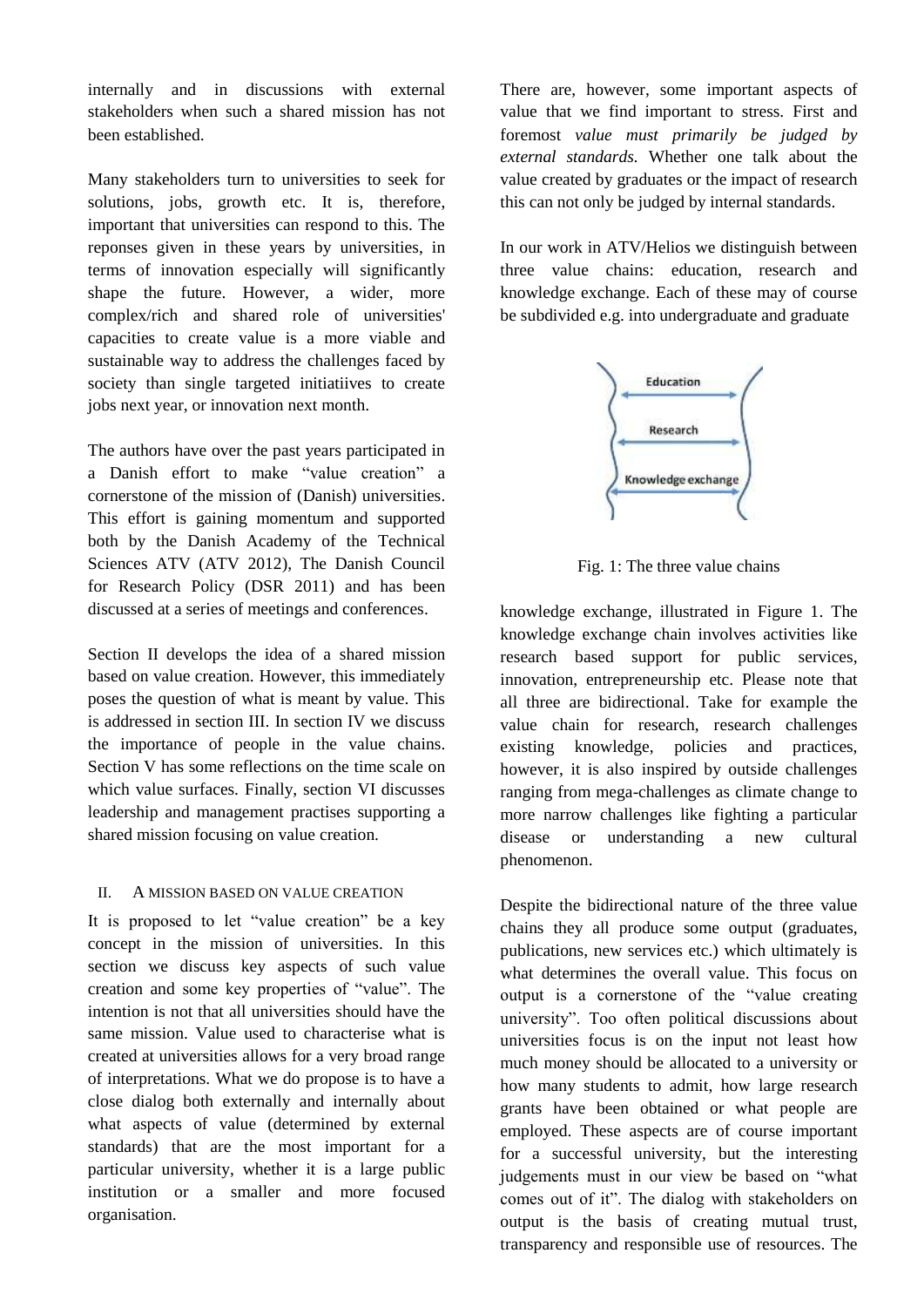term *scientific social responsibility* has been coined as a term characterising this (Krogsgaard-Larsen, Thostrup, and Besenbacher 2011).

To summarize the main points of this section:

- value creation serves as a basis for a dialog on a shared mission
- value is judged by external standards
- focus on the output

In the next section, we will discuss in more detail what "value" could be. Some may think of this only as "economic value", however, we believe it is important to use a much richer interpretation. There is no doubt that universities create substantial economic values. As an example, economists have estimated the additional contribution of university graduates to BNP compared to employees with types of education. For Danish graduates this amounts to around 53.000 Euro per year (Junge 2010). OECD has estimated similar numbers for other countries. However, if one only interpreted value as economic value one would miss a large part of the value creation of universities.

# III. VALUE CREATION

In this section, we will reflect on a number of key aspects of value as used when talking about "the value creating university". A key part of this is to try to capture the richness and versatility of value ranging from new insight challenging political or cultural bastions to stimulating economic growth in a developing country through education.

# *A. Examples of values*

To illustrate the variety of value we give a number of examples of value creation from the IT University of Copenhagen which has a mission statement containing the phrase "… making Denmark exceptionally good at creating value with IT". Examples of value creation from the IT University:

- *graduates* (as mentioned above each contributes with around 53.000 Euro to BNP each year)
- contribution to *public debate* (a research project on e-voting has stirred up substantial public debate about the potentials and risks to democracy)
- new standard for *requirement specifications* (a research project resulting on a method

for writing requirement specifications for public IT-systems has led to significant improvements both in quality of products and reduction of costs).

- *start-ups* (a number of new companies have been started by faculty, ph.d. graduates and students)
- providing *access to global network* of researchers (through an active research group it is possible to establish personal contacts with almost any other researcher in the world – there are examples where companies have been able to get very quick access to research on a global scale and also in areas other than the ones of the local research group)
- *publications* (publishing papers in internationally recognized channels is important for many reasons; first and foremost the peer-review process is a delicate quality control ( although not flawless); secondly, it is the entrance ticket to important dialog and feedback though publication, and it is of course an important channel to get the research results spread and become used)
- history and culture (even for a young field as IT there is significant value in recording and interpreting its history)
- *providing access to unique infrastructure* (for IT this is both unique technology such as super-/special purpose computers and "big data")
- *participation* in committees, commissions, and advisory boards (researchers contribute to numerous committees etc. advising both central/local government and private organisations)
- *dissemination* of new research (both written and electronic media use researchers to explain and interpret research results and trends)

Although each of the examples given in the above list illustrates an important example of value creation, the most important thing to note about the list is the mutual interdependence of all the items on the list. Graduates are a very important channel for spreading new research, and they are also important for channelling feedback and new challenges back into the university. Creating and disseminating research results e.g. the new standard for requirement specification (mentioned above) is at the same time valuable in itself (because it leads to creation of better IT solutions), but using the results is also an important source of inspiration for new research. This *interdependence of all the items on*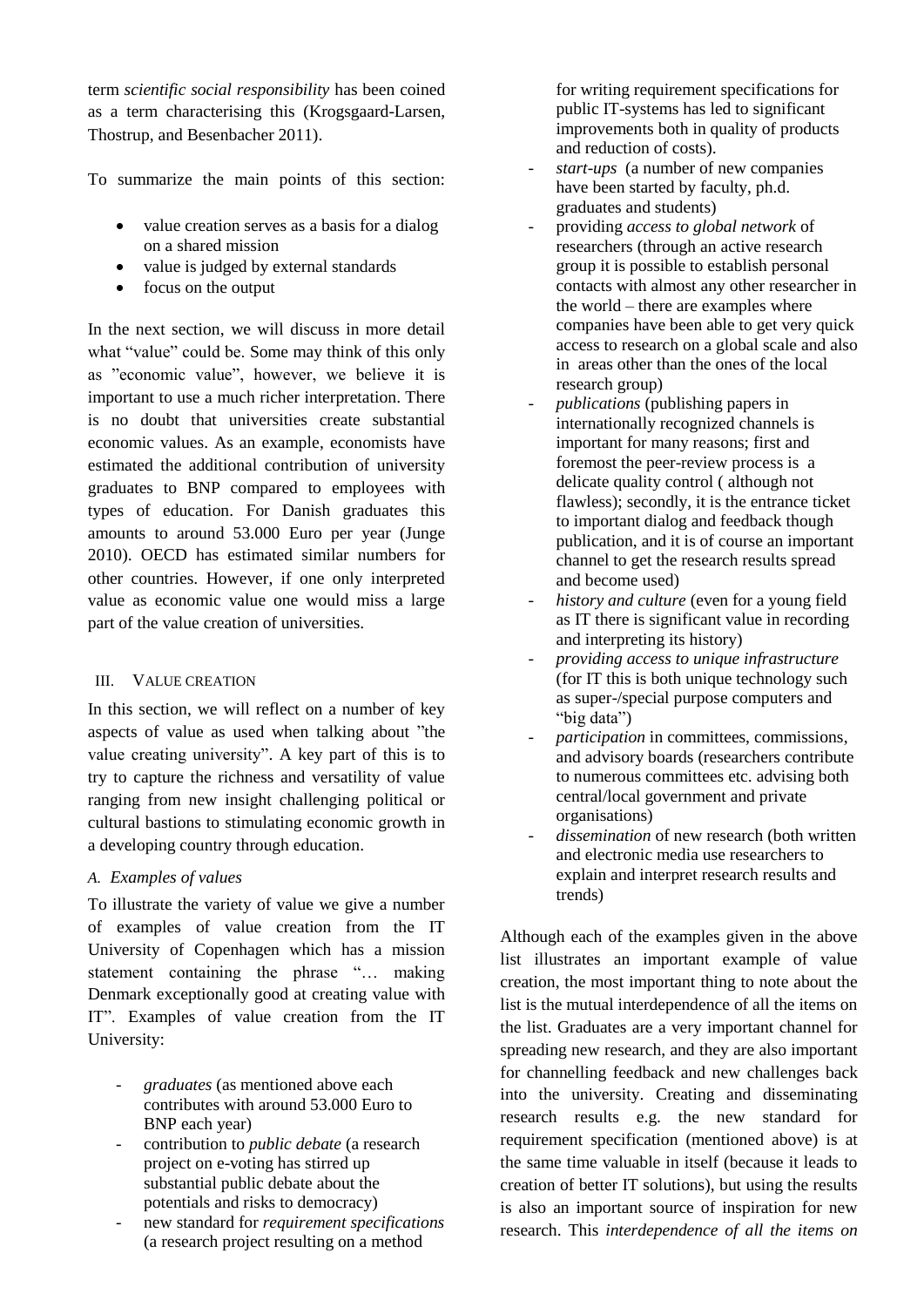*the list is probably the most important value of a university*, namely that the integration all the above ways of creating value and numerous others into an indispensable eco-system.

Universities are "the top if the ice berg" in our public educational system. They disseminate, generate and consolidate knodlege which is used in high-schools and primary schools via the training of teachers. Thus universities play a significant role in education, also for those who do not attend university.

# *B. Integration of value chains*

The three value chains mentioned above are an abstraction that gives a simple platform that may be used as a first approximation. There are many examples of high quality education provided by other institutions than universities. Similarly, excellent research is done in industrial labs, museums, hospitals etc. *The unique value of a university is that it integrates multiple value chains* enabling students to get involved in research, education and research to influence each other, challenging and be challenged by developments in society and so on.

It is important to maintain a balance between the different value chains in order to preserve the delicate integration that we claim is the special and most important aspect of universities. Of course each university should find out what is their mix in a close dialog with their key stakeholders. However, allowing one of the value chains to completely dominate the others will in the long term harm the most important value creation aspect of universities namely the interplay and mutual inspiration from integrating the value chains.



Fig. 2: Integrating the value chains

## *C. Unlocking value*

The integrated nature of the value chains has a potential danger of making them invisible or at least less visible than they deserve. They may not be

visible at a quick glance from the outside, there is considerable tacit knowledge, and internally there may not be enough focus on exposing them. It may, for example, happen that graduates who come to a new job with updated knowledge that is not exploited. This means that the value is not unlocked. Similarly, the value of new research challenging existing practices, culture or policies is only unlocked if the researchers are in close dialog with those who are challenged. Since change is not always welcome and easy, there are of course numerous ways such a dialog may be hampered. Like money in a bank account the value is really symbolic until it is used for something one wants to achieve or acquire.

Unlocking the values of universities is a joint responsibility of the universities themselves and their external stakeholders, and trustful, open and constructive dialog is a key instrument.

# *D. Methaphores*

One may wonder what could be a good metaphor for a university illustrating the diversity of the value creation while stressing its integrated nature. Could a coral reef be such a metaphor?

A coral reef is beautiful; it is one of the most extraordinary creations of the sea, vulnerable, created over a very long period of time and easy to destroy. One may sometimes get the impression that some believe that universities should be handled like the coral reefs. However, in our view this is not a suitable metaphor, because it does not provide a good platform for discussing the question of how universities handle the many and deep changes that is currently challenging them.

We believe that a sea or ocean is a better metaphor because a sea is at the same time provides a wide range of qualities such as:

- beauty
- food
- threats
- transportation
- variety

At the same time, the sea is indispensable and its value is not apparent at a first glance. Similarly to the university, all the value chain form an integrated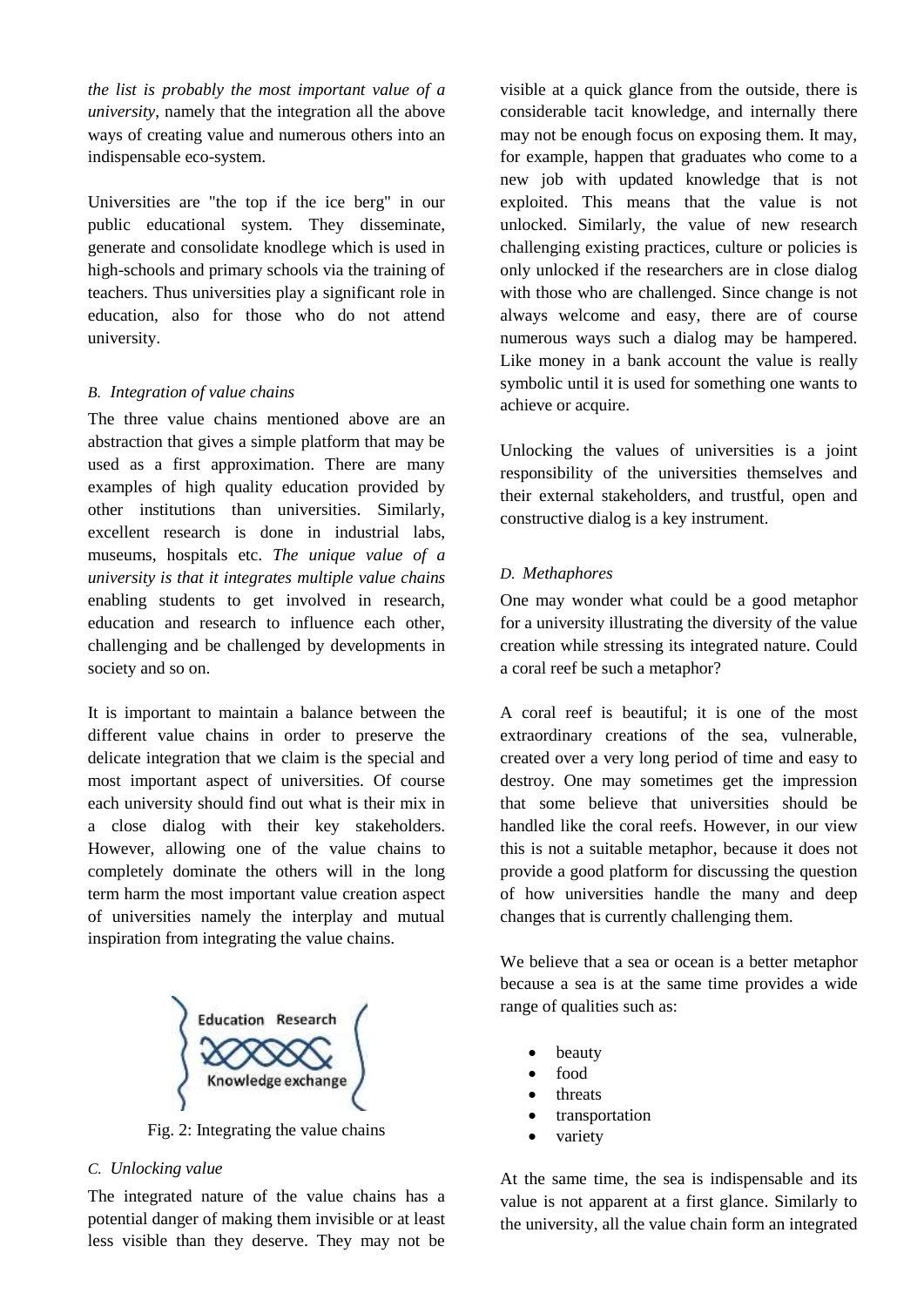whole, where one cannot get the food without also accepting the threats of storms. Like the university, judging the value chains of the sea is complex and best done externally.

# *E. Value indicators*

A logical consequence of the integrated nature of the value creation from universities is that it cannot be measured by a single or very simplistic yardstick. In particular, short-term financial result is not a good measure. The output of universities does have a significant economic value like the contribution to BNP by graduates, to job creation through collaborative projects/start-ups, through new products and services. However, there are many more dimensions of the value creation like maintaining and interpreting history and culture, dissemination of research, and enriching society with a knowledge base for policy making, regulation and the public debate in general.

There are numerous indicators for evaluating various aspects of the output from universities like citation indices, accreditations, awards/prices etc. But just like the sea, it is important not to reduce the estimation of value to a single indicator. The real value of a university as well as the sea is the integrated eco-system from which different stakeholders may extract various valuable outcomes.

Despite the multidimensional nature of the value of universities there is maybe one common denominator on all or most of the many dimensions.

- *graduates* from a university are particularly valuable when they use what they have learned to *challenge existing practises*
- *research that challenges the existing* is indispensable for developing our societies whether the challenge is to science itself or to existing perceptions
- *challenging predominant political views, norms or prejudices* has always been an important role of universities

The common denominator in these and most other of the values coming from a university is: *challenge*. The stronger the challenge the more important/valuable the contribution may be. One may take a step more and claim that the more dimensions that are challenged the more value it

may create. For example, the chance of research having substantial impact is reduced if it only addresses one or a few aspects of a challenge.

Conversely, the universities are also constantly challenged by society. It is expected to contribute to addressing mega-challenges like climate, aging, water shortage and new cultural phenomena.

This duality of challenges is at the heart of the value chains linking universities to the society at large.

# IV. VALUE IS REALIZED THROUGH PEOPLE

Like the sea, the value of a university is not immediately visible. It is realized in the interplay with the surroundings and most often through people. For example, when graduates use what they have learned in the jobs they get after graduation. This can take many forms e.g. contributing to new products or services, but also in more indirect ways by challenging established attitudes, viewpoints and practises.

The value creation from research is also most often realized through people. For example, in collaborations between industry and researchers where research is informed and inspired by real world challenges and where research based knowledge is used to develop existing products, practices and services in a company, a museum, a hospital, a school, public administration or numerous other places where challenges require new approaches and change.

In a recent study made by Harvard Business School it was documented that a funding scheme encouraging public private partnership established to foster transformation of research into commercial applications creates significant economic growth and job creation (Chai and Sheh 2013). The study focused on projects supporting high technology areas and reported decreases in the likelihood of bankruptcy and increases the average level of employment in companies participating in the supported joint research projects. Although the study focused on high technology areas we believe that the conclusions to be more general. A significant part of the value creation in the projects studied stem from the fact that these projects also integrate a number of value chains. Although not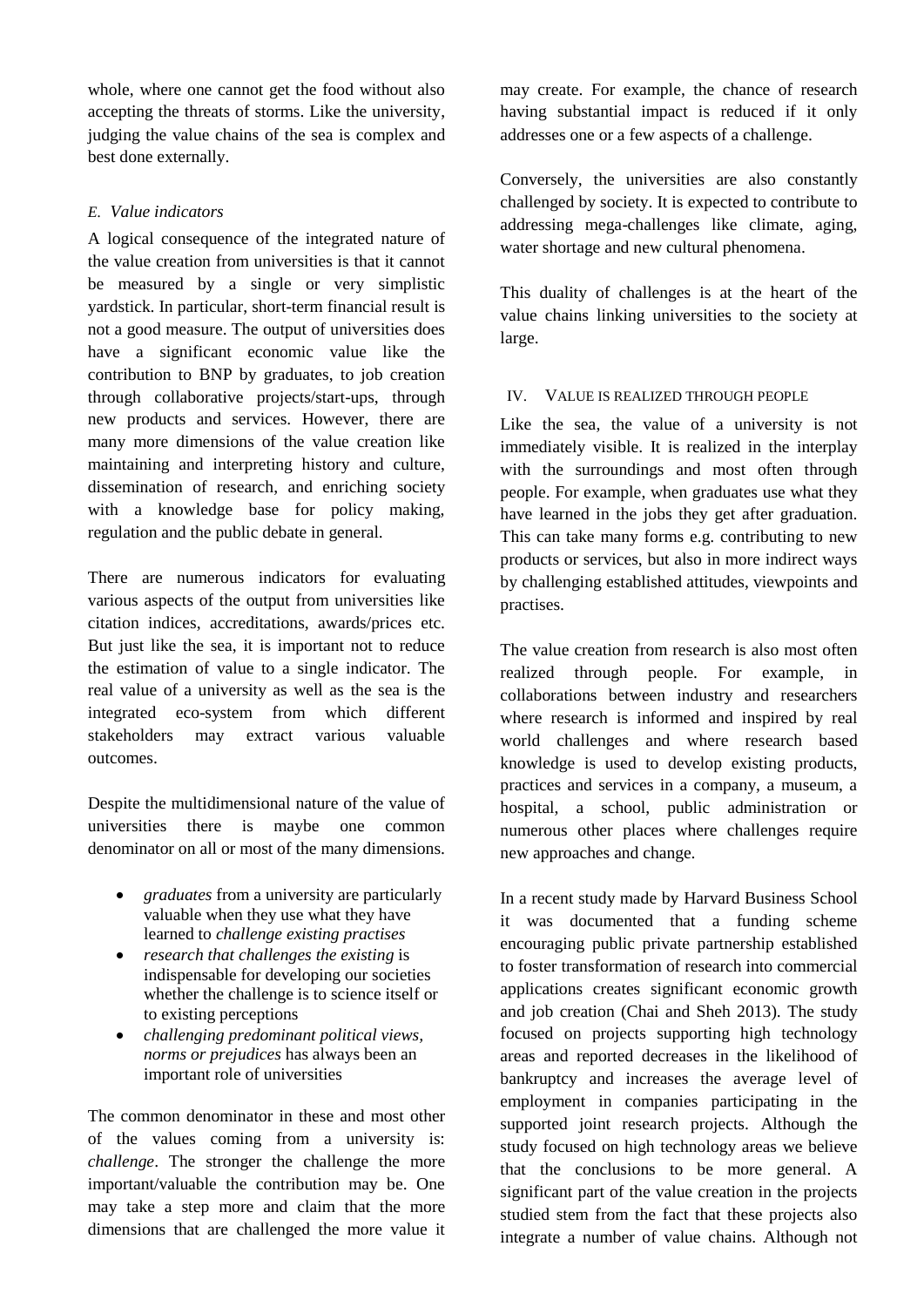directly supported by the grants many students get involved, get access to the research frontier and participate in the networking. Most often the projects lead to dissemination efforts, interviews in the media etc. We believe that such tightly integrated value chains will be the result of most projects where a number of partners get together to address significant challenges, no matter in what field or sector.

There are examples where research can be packaged as a product and "sold" without much interaction between researchers and those that apply the research and hence do not lead to much interaction. However, this is the exception; in most cases close human interaction is needed for the value creation. This is why the distinction between fundamental and applied research seldom is very useful. *The value of research is meeting challenges and not in its distance from practice*. Dialog is almost always needed to understand the true nature of these challenges.

## V. TIME SCALE FOR VALUE CREATION

The timescale with which new insight is turned into changes can differ substantially and is seldom a good indicator of value. Hans Christian Ørsted discovered electromagnetism in 1820; this is an important foundation of many of today's technologies including electric motors, mobile phones, computers and windmills – a time span of almost 200 years. Conversely, the discovery by [Marshalls](http://da.wikipedia.org/wiki/Barry_J._Marshall) and Warren (Marshall and Warren 1983) in 1982 that ulcer is caused by the [Helicobacter](http://en.wikipedia.org/wiki/Helicobacter_pylori)  [pylori](http://en.wikipedia.org/wiki/Helicobacter_pylori) bacteria revolutionized medical practice in a few years. In both cases the insight provided by the discoveries was inspired by a desire to understand that were important challenges both to external stakeholdes and to the research community – and this is what makes them valuable.

Universities have a key role in collecting, maintaining and interpreting research accumulated over long periods of time. Quite often insight is reinterpreted several times as society develops. For example, the economic theories of Karl Marx have had a very different status over the past 150 years. Good research will often challenge society, its norms and what is considered obvious. A close dialog between universities and stakeholders is again a key to realizing the value. The insight

provided by research (both old and more recent) is embedded in graduates who challenge society by transforming the insight into change and development.

As with the sea the value creation of universities must be assessed on a long time scale. Underneath the surface can be a coral reef which is unique, created over hundreds of years and only accessible by a few with special resources. At the same time the sea provides food to many on a daily basis – and may do indefinitely if care is taken to preserve the delicate balance of its eco-system.

# VI. VALUE STIMULATING LEADERSHIP

Agreeing on a shared mission is a first but very important step towards universities delivering valuable results. However, a shared mission is not sufficient. It is also necessary to develop leadership and management that strengthen the value chains, ensure a proper balance between them and ensures excitement about the mission both internally and externally.

University and research management is a frequently debated issue, there are even voices claiming that it is harmful. In our view, *leadership is about enabling an organization to create results* beyond what could have been created by the same people individually (without an organisation). There are unfortunately examples of harmful attempts to manage and lead. However, this should not be used to prevent the creation of successful organisations with leadership creating extraordinary results (value).

Very often the debate about university leadership is not really about the need for or qualities of leadership and management in itself; but a disagreement about the mission. If there is widespread disagreement about the mission then there is no platform on which to lead. We believe *that finding a shared mission that creates excitement both internally and from external stakeholders is a first and absolutely necessary step to make it possible to lead* and manage a university and hence to deliver extraordinary value/results.

With agreement about a shared mission from external stakeholders, not least the "owners" which for public universities is local or central